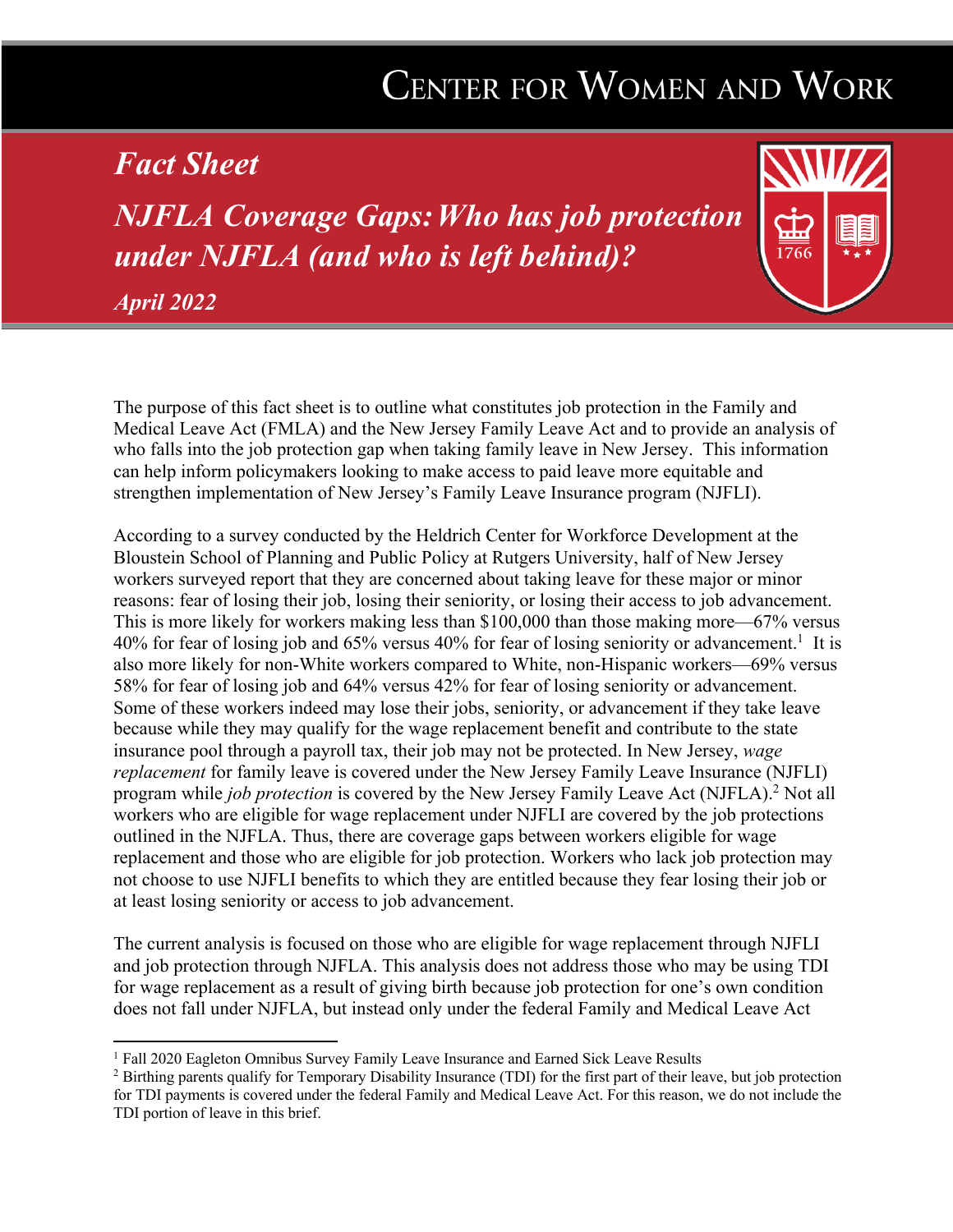(FMLA). This analysis focuses on those who are eligible for wage replacement for bonding or other care claim but may not be eligible for job protection.

Job protection for eligible employees of covered employers under FMLA includes the following:

- Continuation of group health insurance benefits
- Restoration of the same or equivalent job. An equivalent job is one that matches the original job in terms of pay, benefits, and work conditions like shift and location.3

Job protection for eligible employees of covered employers under NJFLA includes the following:

- Continuation of group health insurance benefits.<sup>4</sup>
- Restoration of the same position or to an equivalent position. An equivalent position is one that is equivalent in seniority, status, benefits, pay, or other conditions.<sup>5</sup>

While most employees in New Jersey qualify for wage replacement through New Jersey Family Leave Insurance if they have worked 20 weeks and have earned at least \$240 weekly or \$12,000 in the previous 18 months, qualification for job protection is different.<sup>6</sup> Under the New Jersey Family Leave Act (NJFLA), if you work for any size state or local government agency, or a company or organization with 30 or more employees worldwide, and you have been employed by the company for at least 1 year (and have worked at least 1,000 hours in the past 12 months), you generally can take up to 12 weeks of job-protected leave during any 24-month period to:

- Care for or bond with a child, as long as the leave begins within 1 year of the child's birth or placement for adoption or foster care;
- Care for a family member, or someone who is the equivalent of family, with a serious health condition (including a diagnosis of COVID-19)<sup>7</sup>; or
- Provide required care or treatment for a child during a state of emergency if their school or place of care is closed by order of a public official due to an epidemic of a communicable disease (including COVID-19) or other public health emergency.8

New Jersey NJFLA does *not* provide protections for those who are working at a firm with less than 30 employees, employed at a firm for less than a year, or who worked less 1,000 hours at that same firm.

<sup>3</sup> https://www.dol.gov/agencies/whd/fact-sheets/28a-fmla-employee-protections

<sup>4</sup> In practice, this may not be applicable for nongovernmental employers covered by ERISA (federal law). However, some of those employees may be eligible to continue their benefits under FMLA.

<sup>5</sup> https://www.nj.gov/oag/dcr/downloads/Family-Leave-Act.pdf

 $6$  https://www.myleavebenefits.nj.gov/labor/myleavebenefits/worker/fli/

<sup>&</sup>lt;sup>7</sup> During a state of emergency, this also includes someone who may need to isolate or quarantine if exposed to a communicable disease.

<sup>8</sup> https://www.nj.gov/oag/dcr/downloads/fact-FLA.pdf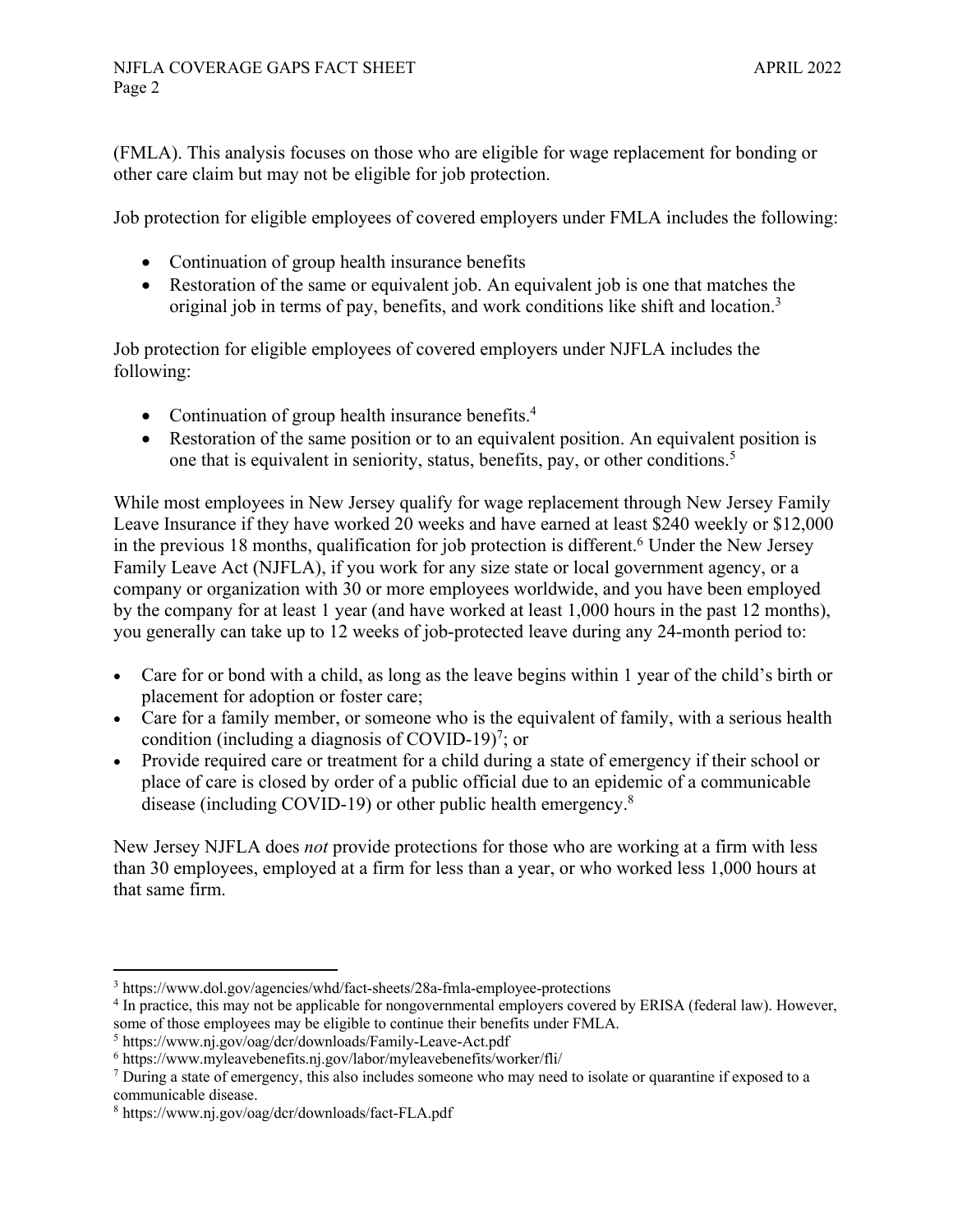In an attempt to better understand the identities of those who are not covered by NJFLA, we utilize the Annual Social and Economic Supplement (ASEC) Data from the Current Population Surveys (CPS). The CPS is a monthly survey conducted jointly by the US Census Bureau and the US Bureau of Labor Statistics. It covers a random sample of around 60,000 households in the United States each month with a response rate of nearly 90%. The Annual Social and Economic Supplement (ASEC) is a yearly addition to the CPS that provides additional information on employment and participation in a number of social welfare and insurance programs.

Using CSP-ASEC data, we are able to capture individuals who either work at a firm with less than 25 employees or who worked less than 1000 hours per year on average and who do not work in local, state, or federal government.<sup>9</sup> We identify this group as individuals who are not covered by NJFLA.

In 2021, 35% of New Jersey's workers fell into this group and therefore did not qualify for job protection through NJFLA.<sup>10</sup> This is on par with previous years: In 2018 this figure was 26%, rose to 39% in 2019, and was 37% in 2020.

## **Share of New Jersey Workers Covered by NJFLA**

Note: Weighted data over respondents from 2018 to 2021. Sample limited to New Jersey workers in the labor force. We designate individuals as 'not covered' if they either work at a firm with less than 25 employees or who worked less than 1000 hours per year on average and who do not work in local, state, or federal government

Source: Rutgers University's Center for Women & Work analysis of CPS-ASEC data



<sup>9</sup> From 2019 onward, the measure for firm size in ASEC data is in segments: from under 10 employees, 10 to 24 employees, 25 to 99 employees, 100 to 499 employees, 500 to 999 employees, and 1000+ employees. In 2018, measurement segments were: under 10 employees, 10 to 49 employees, 50 to 99 employees, 100 to 499 employees, 500 to 999 employees, and 1000+ employees. Annual work hours are calculated as the product of the number of weeks worked in the previous year and the hours usually worked per week at the respondent's main job.

<sup>&</sup>lt;sup>10</sup> Note that this is likely an underestimate, in that we do not capture whether workers were working in the same job for the last 12 months, a requirement to qualify for job protection under NJFLA. Additionally, we are unable to capture firms with between 25 and 29 employees.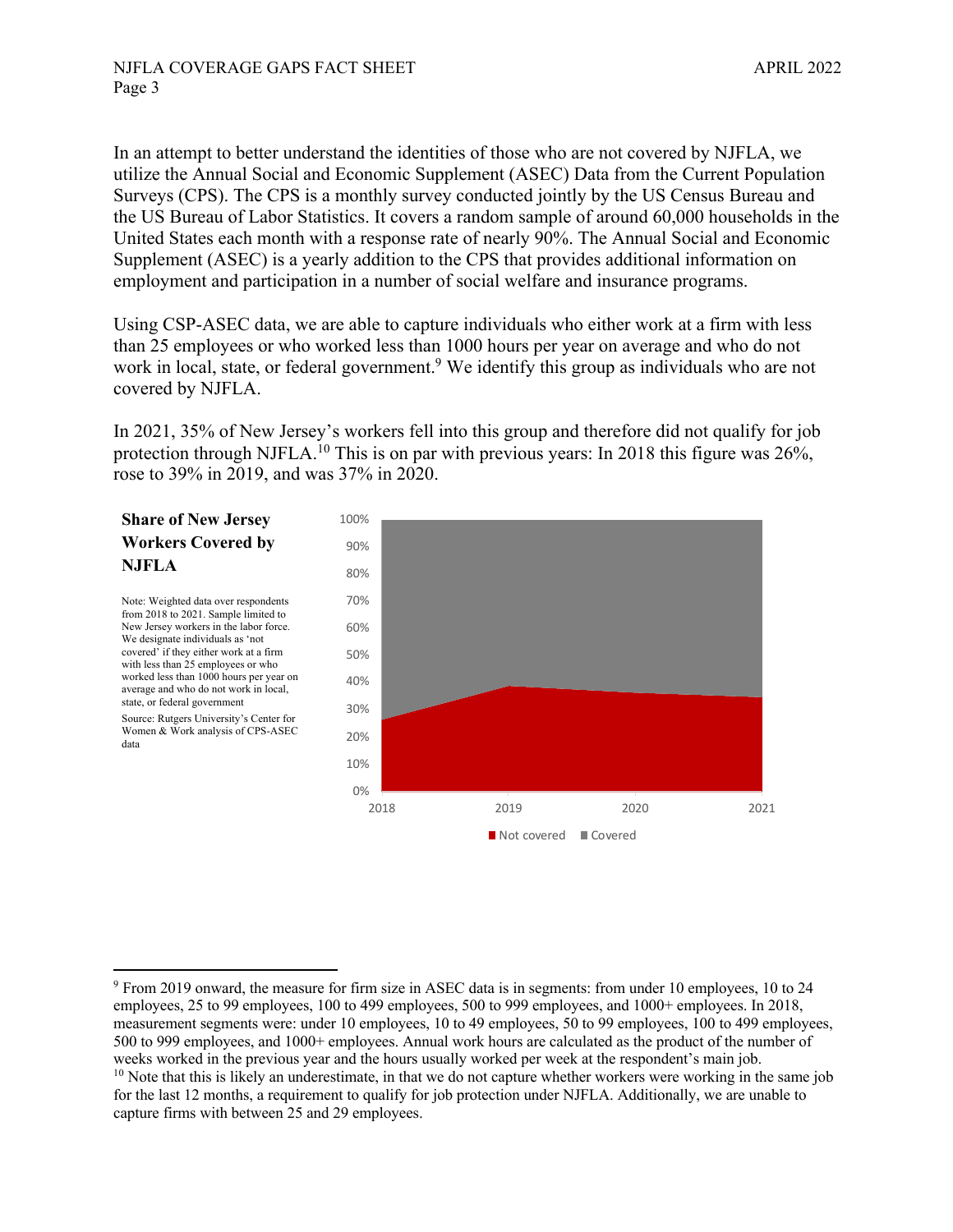#### NJFLA COVERAGE GAPS FACT SHEET APRIL 2022 Page 4

The US Bureau of Labor Statistics estimated there were 4.43 million workers in New Jersey's labor force in July 2021.<sup>11</sup> If indeed 35% of those workers are not covered under NJFLA, this means approximately 1.55 million New Jersey workers do not have job protection under NJFLA.

Many of the workers who are not covered by NJFLA are self-employed (23%), but the majority (77%) are private wage/salary employees.



Source: Rutgers University's Center for Women & Work analysis of CPS-ASEC data

Because self-employed workers confront different circumstances when considering family leave and self-employed workers are not currently eligible for wage replacement through  $NIFLI<sup>12</sup>$ , we focus our remaining analyses on those who work as private wage/salary employees or as government employees.

Among employees who do not qualify for NJFLA and are not self-employed, the majority (72%) are not covered because they work at small firms. An additional 19% are not covered because they worked less than 1000 hours. The final 9% fall into both categories. These calculations do not capture whether workers were working in the same job for the last 12 months, a requirement to qualify for job protection under NJFLA.

<sup>&</sup>lt;sup>11</sup> https://www.bls.gov/eag/eag.nj.htm<br><sup>12</sup> Of the 9 states and DC with paid family leave, only Rhode Island and New Jersey do not allow self-employed workers to opt in to the program. In Massachusetts, some self-employed workers are covered automatically. https://www.abetterbalance.org/resources/paid-family-leave-laws-chart/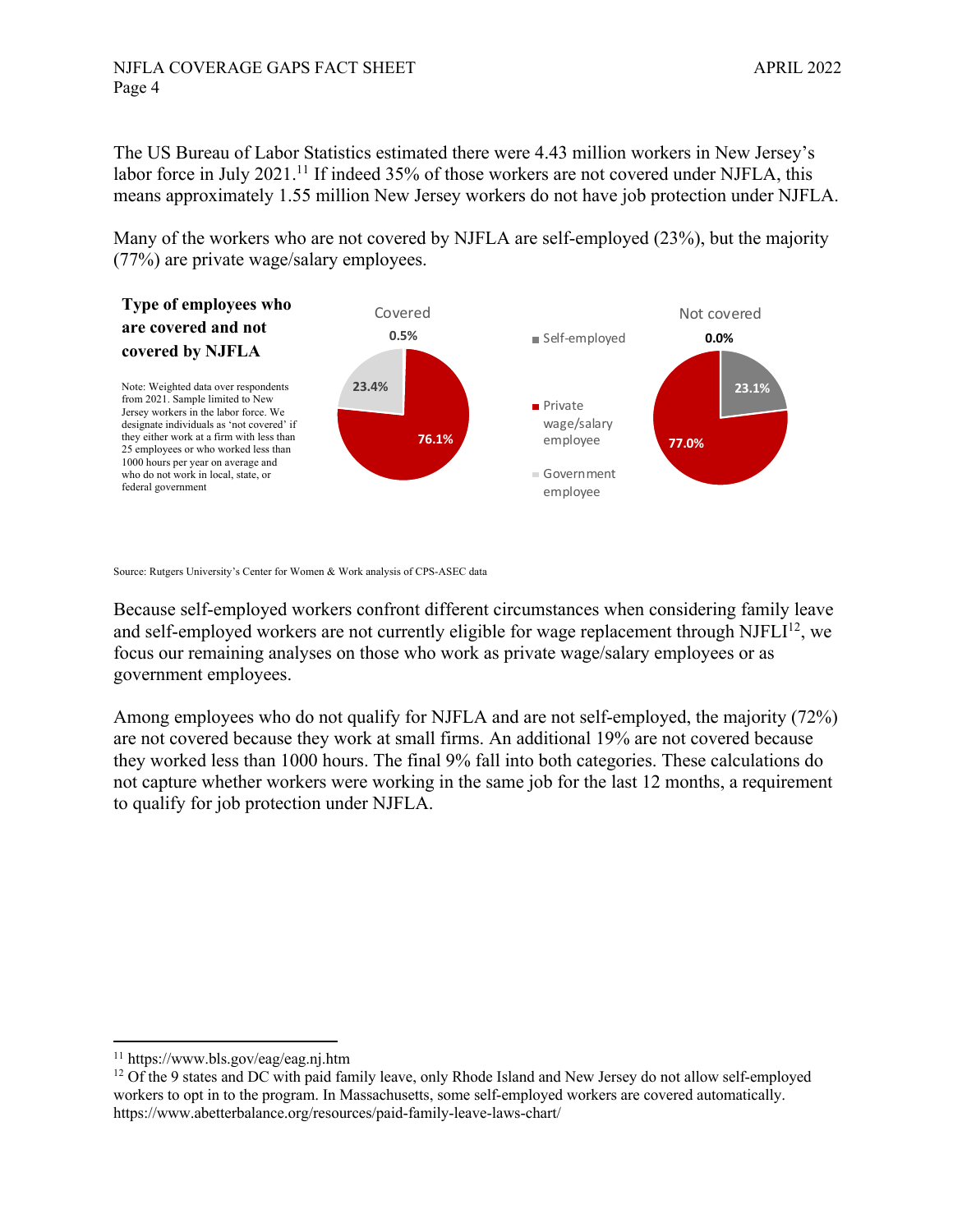#### **Why are workers not covered by NJFLA?**

Note: Weighted data over respondents from 2021. Sample limited to New Jersey workers in the labor force who are not self-employed and not covered by NJFLA. We designate individuals as 'not covered' if they either work at a firm with less than 25 employees or who worked less than 1000 hours per year on average and who do not work in local, state, or federal government. Source: Rutgers University's Center for Women & Work analysis of CPS-ASEC data



The likelihood that a NJ worker is covered by NJFLA generally tends to increase with income. As shown in the figure below, 56.8% of workers who earn less than \$25,000 annually are not covered by NJFLA.



Among those who are not covered by NJFLA, those who work less than 1000 hours tend to earn less than those working at small firms.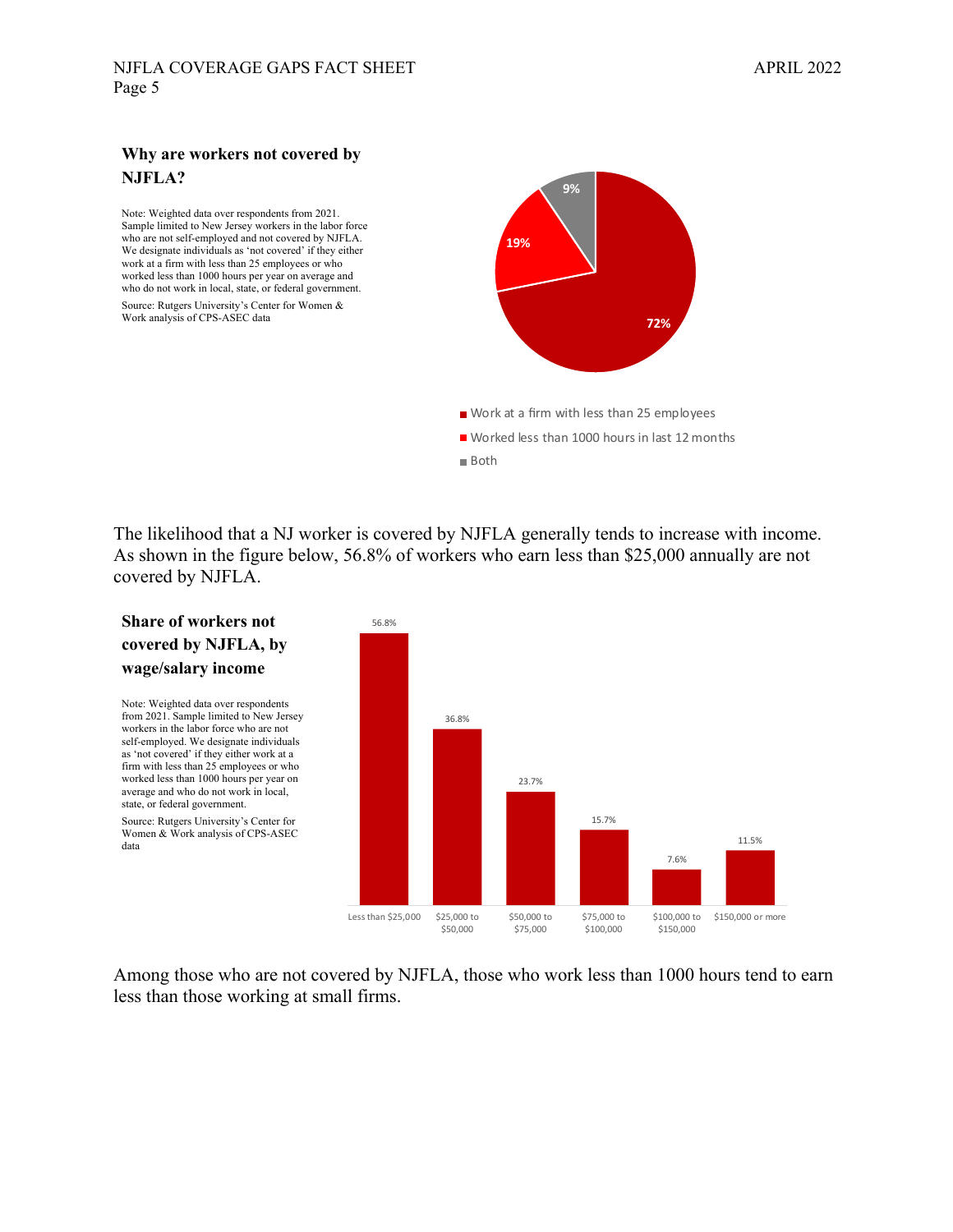## **Wages of those who are not covered by NJFLA, by gender and work type**

Note: Weighted data over respondents from 2018 to 2021. Sample limited to New Jersey workers in the labor force. We designate individuals as 'not covered' if they either work at a firm with less than 25 employees or who worked less than 1000 hours per year on average and who do not work in local, state, or federal government.

Source: Rutgers University's Center for Women & Work analysis of CPS-ASEC data



Which industries do workers not covered by NJFLA work in? Among the group of workers who are not covered by NJFLA and are not self-employed, many (11.5%) work in construction. An additional 8% work in restaurants or other food service. Others commonly work in computer systems design, real estate, childcare, legal services, hospitals, management and consulting, and building services.



Job protection coverage also varies by racial and ethnic groups. Hispanic workers were least likely to be covered: among Hispanic workers who are not self-employed, 43% were not covered by NJFLA in 2021. Asian workers were most likely to be covered: among Asian workers who were not self-employed, 24% were not covered in 2021.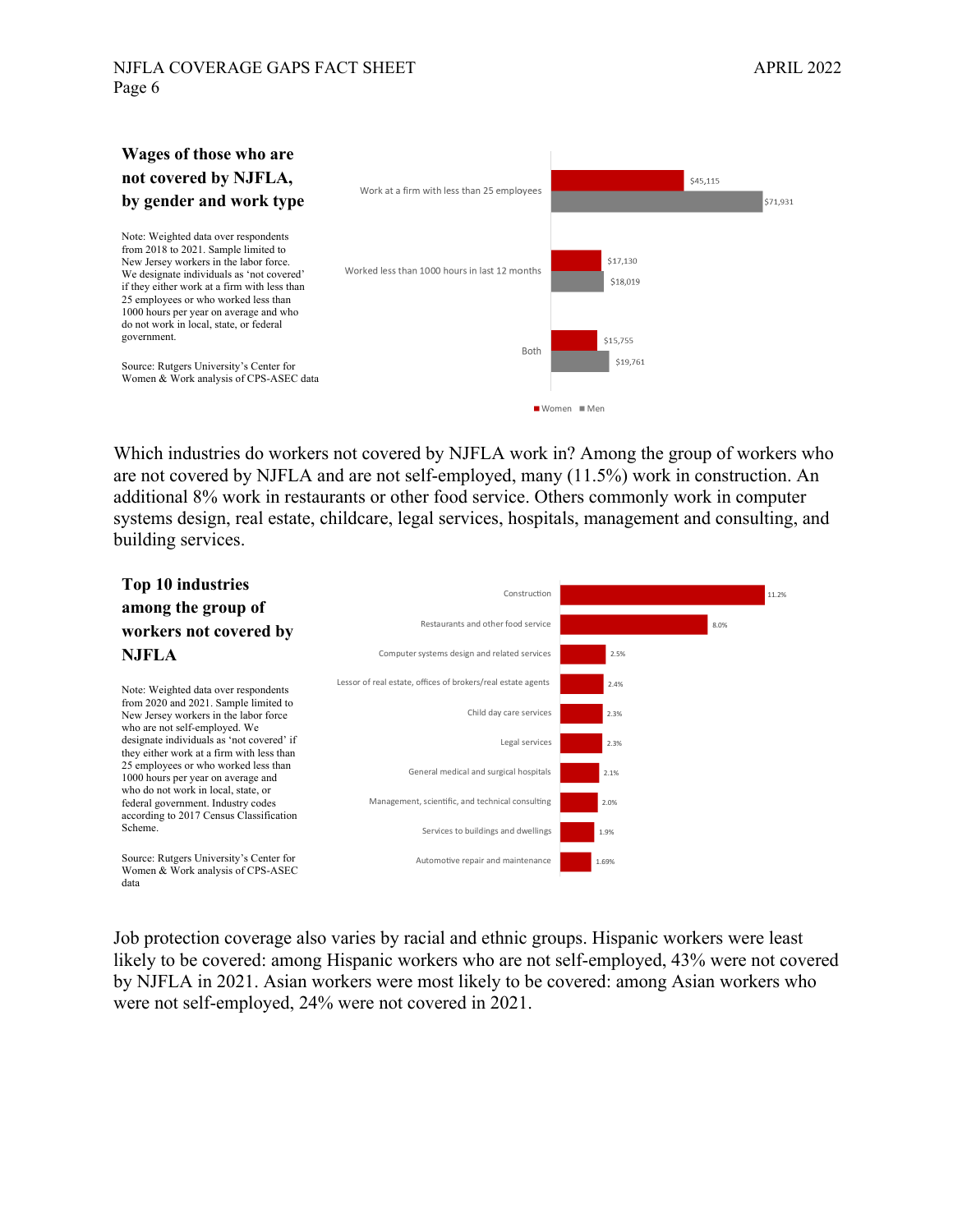

Reasons for job protection gaps vary slightly by race and ethnicity. For instance, 75% of Asian workers are not covered because they work for a firm with less than 25 employees. Nearly 31% of Black workers who are not covered by NJFLA are not covered because they worked less than 1000 hours at their main job in the last 12 months. Black workers, particularly Black women, have among the highest rates of labor force participation. However, at the same time, they are often crowded into occupations and industries with the most precarity (namely, low-wage, parttime work, often for multiple employers). $13$ 



Immigrants (naturalized citizens and non-citizen workers) were more likely to be without job protection under NJFLA than workers who were born in the US. Just 26% of New Jersey workers born in the US (who are not self-employed) are not covered under NJFLA. This is relatively low compared to 33% of naturalized citizen workers and 44% of non-citizen workers (who are not self-employed) who lack job protection

<sup>&</sup>lt;sup>13</sup> Holder, M., Jones, J., & Masterson, T. (2021). The early impact of COVID-19 on job losses among black women in the United States. Feminist Economics, 27(1-2), 103-116.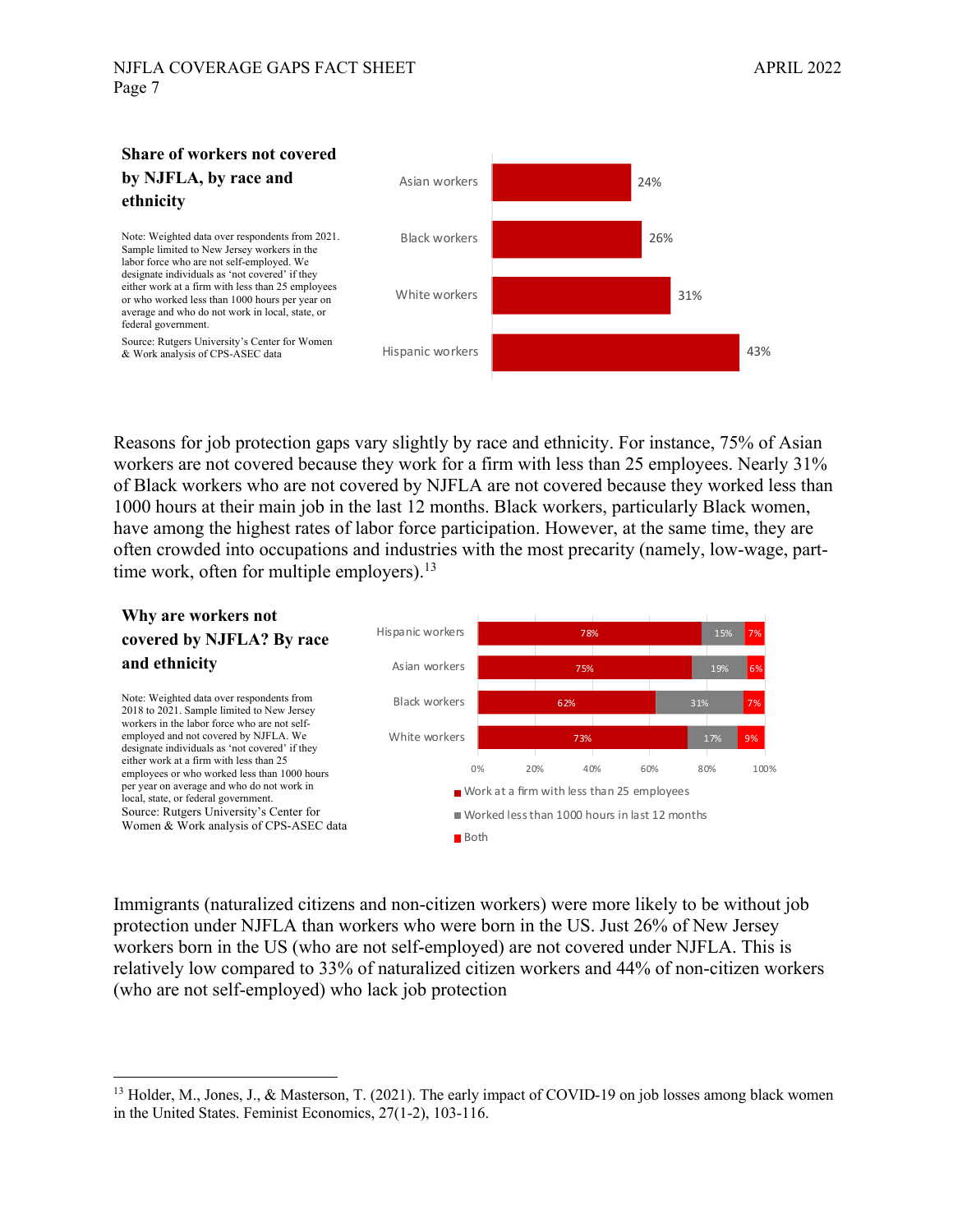

Coverage does not vary much by gender. Women workers were less likely to be covered than men: among women workers who are not self-employed, 30% were not covered by NJFLA in 2021. Among working men who are not self-employed 28% were not covered.

#### **Share of workers not covered by NJFLA, by gender**



Reasons for noncoverage vary slightly by gender. For instance, 79% of men who aren't selfemployed are not covered because they work for a firm with less than 25 employees. Women who are not self-employed were more likely to not be covered because of the number of hours they have worked.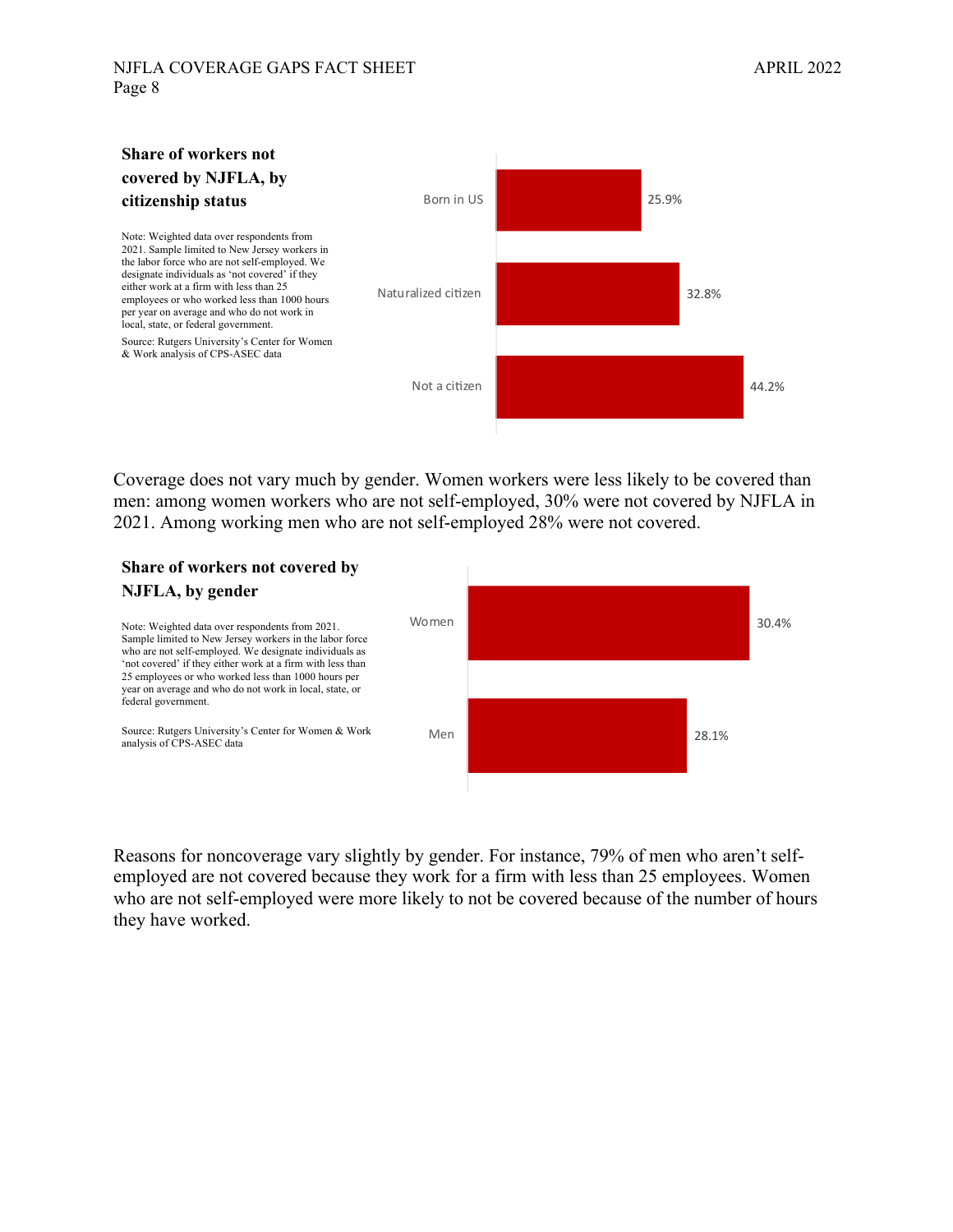

While New Jersey's paid family leave program, NJFLI, allows most workers in the state to receive wage replacement for their leaves to bond with a new child or care for a loved one, we have shown that some of the most vulnerable workers—who are often already in precarious workplace and economic situations—do not have the job protection that would allow them to take a leave, even with wage replacement. These workers are characterized by lower incomes and work in small firms, work limited hours, or both. Those who work in small firms may also bear the additional burden of feeling that their leave may be too disruptive to their place of work and may fear the possibility of retaliation or job loss more acutely. In addition, Hispanic workers and women are among those who are less likely to be covered by NJFLA. This means that they may be among those who are unable to temporarily leave work when care crises arise, or they feel compelled to quit or drop out of the workforce entirely. Even without a crisis, these workers may be among those who feel that they are unable to take the time for regular, preventive care for their family members, like vaccination and regular doctor's visits for managing a chronic illnesses. In sum, conversations about access to paid leave and NJFLI are incomplete without a fuller picture of the types of workers who may qualify for wage replacement but not for job protection. In this policy brief, we have outlined a descriptive picture of those who fall into that gap.